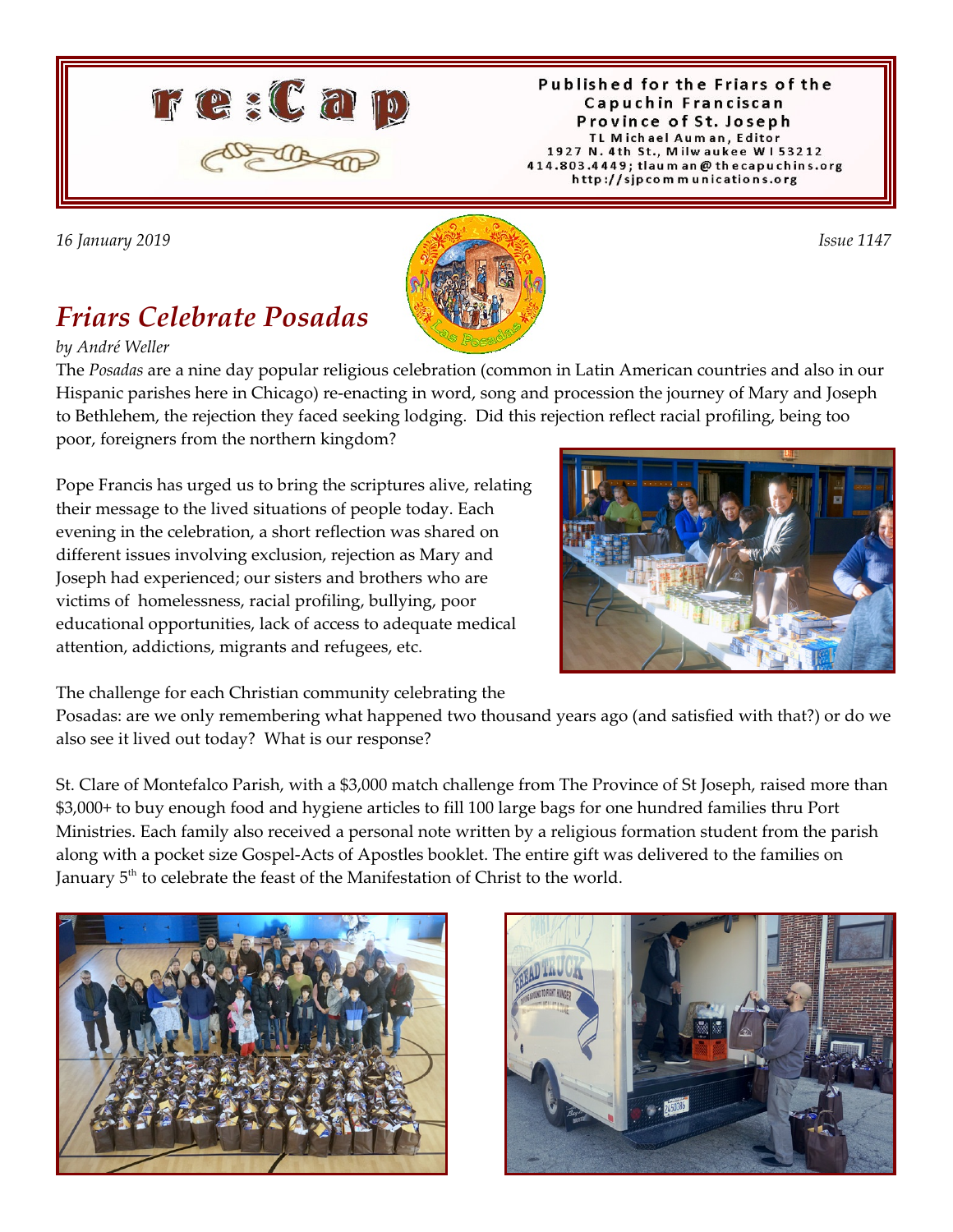#### *For All That Has Been, Thanks; For All That Is Yet to Be, Yes!*

*by Marge Lindell St. Anthony Board Member*



December  $31<sup>st</sup>$  marked five years since the transition of leadership at St. Anthony's Retreat in Marathon WI. So many people prayed and worked and donated to support the process of transition from the Capuchin leadership to lay leadership. Although the future of this holy place was far from certain on December 31, 2013, we went forward in faith, with trust in God's constant and loving presence. We prayed for the wisdom and guidance of the Holy Spirit in the months leading up to that night and we continued to pray for the Spirit's gifts as we moved forward into the unknown. For all that has been these past five years, we give thanks to God.

Here we are, five years later, in the midst of celebrating 100 years of St. Anthony's. These five years have held many joys and struggles, many reasons to celebrate and many reasons for doubt, many chances to grow and learn and trust. We begin another year humbled by all that we have received and still moving forward in faith, still stepping into the unknown each day. For all that is yet to be, we say Yes, and pray:

*We thank you for the gifts of the Capuchins, for the example they set, the faith they shared, and the encouragement they gave to all who came through these doors. Through their commitment and hard work this has become a sacred and holy place. We thank you for the seeds they have planted and for the fruit that has ripened and continues to ripen in the hearts of the many men and women who have been touched by their ministry through the years.*

*We thank you for all the support the Capuchins offered to the lay leadership, which made the transition possible. Thank you for inspiring so many of your faithful to come together to continue this ministry. Give them the grace to continue to be faithful conduits and co-creators with you so that your vision for this sacred place will be realized.*

Thank you to all who have helped us thus far, and may your new year be filled with many blessing, peace and all good.

*The above is excerpted from St. Anthony Center's weekly newsletter.*

## *Capuchin Kevin Crowley Receives Human Dignity Award*

*From Independent Catholic News*

![](_page_1_Picture_11.jpeg)

*Kevin Crawley accepts award*

Kevin Crowley, the Capuchin Franciscan Friar who runs the Capuchin Day Center for Homeless People in Dublin, Ireland, is the recipient of the Oireachtas Human Dignity Award for 2018. The award is given annually to a person or group whose commitment to the promotion of human dignity has been exemplary.

The Center, founded by Kevin in 1969, provides over 700 hot meals each day to people who are homeless and in need. From Monday to Saturday it provides a morning and afternoon meals service, distributes new and second-hand clothing, and provides hot showers and personal care facilities and products.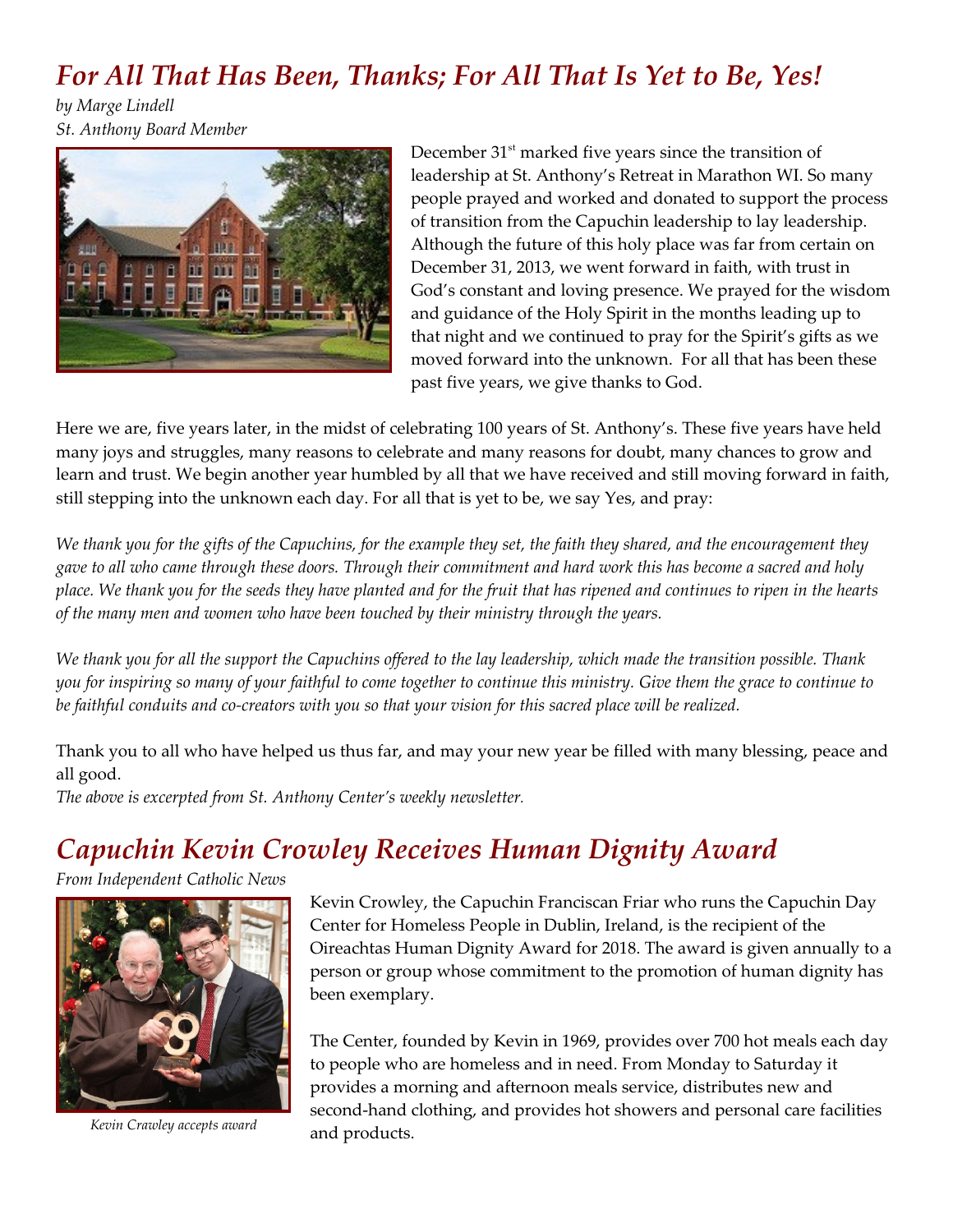Its services also include a GP/nurse clinic, a dental clinic, a chiropody clinic, an optician clinic, a counseling service, and advocacy, social and information support. Over 1,500 food parcels are distributed each Wednesday to the homeless and poor of Dublin. The latest additions include a cervical smear screening service and a COPD and Diabetic Clinic run by the Mater Hospital. Many professionals provide their services pro bono as their support to the great work of the Center.

Kevin says that "While it breaks our hearts to see anyone in need of food in 2018, it is harder for the families with children who are rushing to make it for dinner because they have no money, or a home with proper facilities to cook for themselves. For us Capuchins, the welfare of families is a priority and for this purpose we established a designated 'Family Area' section in the dining hall where children and their parents can enjoy a nutritious meal in safety."

On the first day of his visit to Ireland on 25 August, Pope Francis met with Kevin, his Capuchin brothers, staff and clients of the Day Center as part of the pope's pilgrimage to the ninth World Meeting of Families.

### *Holocaust Remembrance Day*

![](_page_2_Picture_4.jpeg)

On November 1, 2005, the UN General Assembly adopted resolution 60/7 to designate January 27 as International Holocaust Remembrance Day. The date marks the liberation of Auschwitz-Birkenau and is meant to honor the victims of Nazism. The same resolution supports the development of educational programs to remember the Holocaust and to prevent further genocide.

Resolution 60/7 not only establishes January 27 as "International Day of Commemoration in memory of the victims of the Holocaust," it also rejects any form of Holocaust denial. The resolution encourages member states of the UN to actively preserve sites that the Nazis used during the "Final Solution" (for example, killing centers, concentration camps, and prisons.) Drawing from

the Universal Declaration of Human Rights, the resolution condemns all forms of "religious intolerance, incitement, harassment or violence against persons or communities based on ethnic origin or religious belief" throughout the world.

# *Season for Nonviolence: Jan 30th - Apr 4th*

![](_page_2_Picture_9.jpeg)

Season for Nonviolence was established in 1998 by Arun Gandhi, Mohandas Gandhi's grandson, as a yearly event celebrating the philosophies and lives of Mohandas Gandhi and Martin Luther King Jr. Today, he co-chairs the Season along with Michael Bernard Beckwith of the Agape International Spiritual Center. It is convened by the Association for Global New Thought.

![](_page_2_Picture_11.jpeg)

The "season" begins with the anniversary of Mohandas Gandhi's assassination on January 30 and ends with the anniversary of Martin Luther King, Jr.'s assassination on

April 4. It is anchored by a mission, statement of principles, and commitments by participants towards living in a nonviolent way.